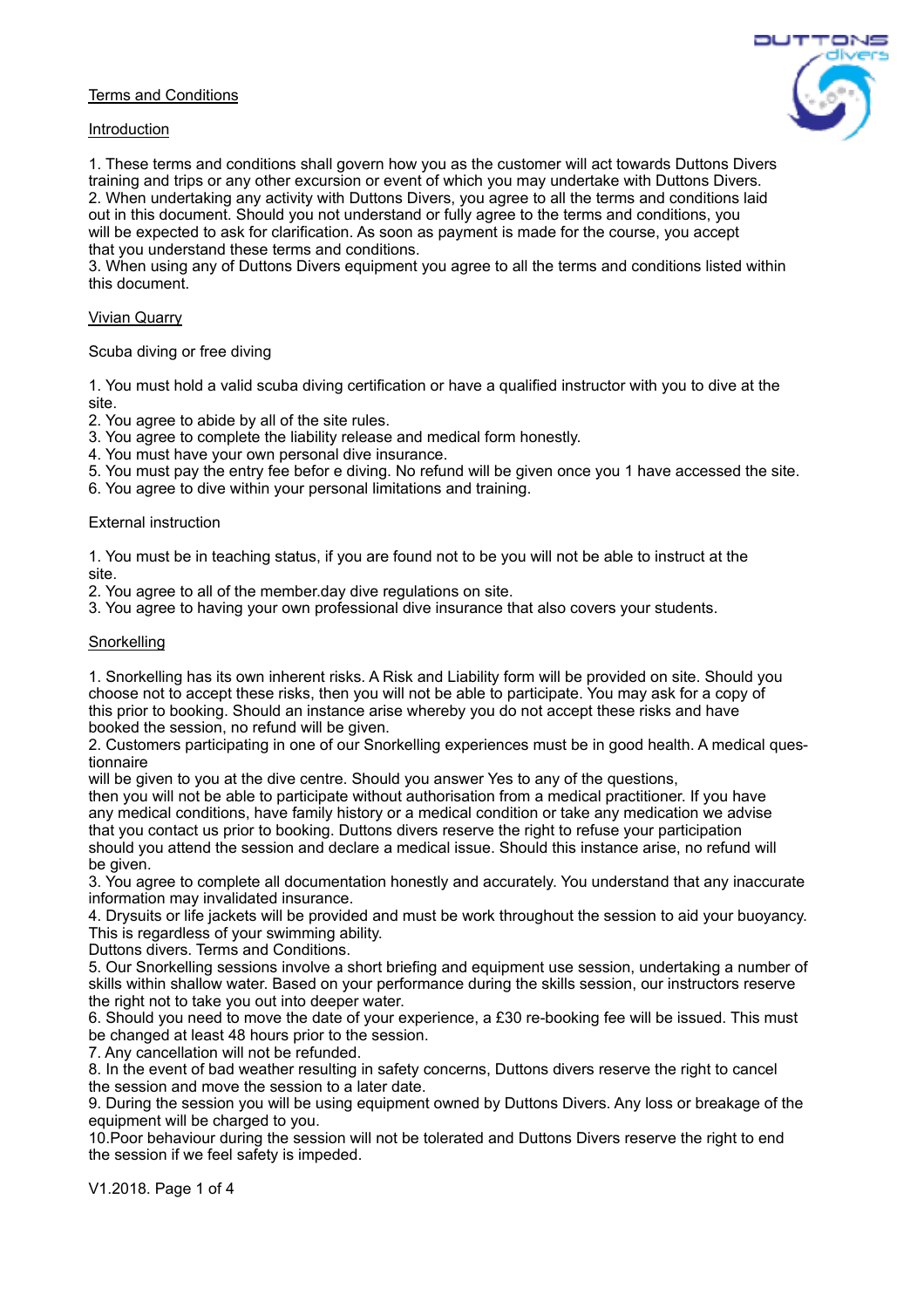## Experiences (Discover Scuba)

1. Scuba diving has its own inherent risks. A Risk and Liability form will be provided on site. Should you choose not to accept these risks, then you will not be able to participate. You may ask for a copy of this prior to booking. Should an instance arise whereby you do not accept these risks and have booked the session, no refund will be given.

2. Customers participating in one of our Scuba divings experiences must be in good health. A medical questionnaire will be given to you at the dive centre. Should you answer Yes to any of the questions, then you will not be able to participate without authorisation from a medical practitioner. If you have any medical conditions, have family history or a medical condition or take any medication we advise that you contact us prior to booking. Duttons divers reserve the right to refuse your participation should you attend the session and declare a medical issue. Should this instance arise, no refund will be given.

3. You agree to complete all documentation honestly and accurately. You understand that any inaccurate information may invalidated insurance.

4. Our Discover Scuba Dives involve a short session undertaking a number of skills within the training area prior to exiting into the open water. Based on your performance during the skills session, our instructors reserve the right not to take you out of the training area.

5. Should you need to move the date of your experience, a £65 re-booking fee will be issued. This must be changed at least 48 hours prior to the session.

6. Any cancellation will not be refunded.

7. In the event of bad weather resulting in safety concerns, Duttons divers reserve the right to cancel the session and move the session to a later date.

8. During the session you will be using equipment owned by Duttons Divers. Any loss or breakage of the equipment will be charged to you.

9. Poor behaviour during the session will not be tolerated and Duttons Divers reserve the right to end the session if we feel safety is impeded.

### Courses

Booking and payment

1. Scuba diving has its own inherent risks. A Risk and Liability form will be provided on site. Should you choose not to accept these risks, then you will not be able to participate. You may ask for a copy of this prior to booking. Should an instance arise whereby you do not accept these risks and have booked the session, no refund will be given.

2. Customers participating in one of our Scuba diving courses must be in good health. A medical questionnaire will be given to you at the dive centre. Should you answer Yes to any of the questions, then you will not be able to participate without authorisation from a medical practitioner. If you have any medical conditions, have family history or a medical condition or take any medication we advise that you contact us prior to booking. Duttons divers reserve the right to refuse your participation should you attend the session and declare a medical issue. Should this instance arise, no refund will be given.

3. You agree to complete all documentation honestly and accurately. You understand that any inaccurate information may invalidated insurance.

4. By completing the course form, you agree to have read the terms and conditions and cancellation policy is considered to be in place.

5. You agree to make payment of the requested non-refundable deposit payment for the course in order to secure a place (before the 6 week period). Should the course be cancelled within 6 weeks of the course, no refund will be offered. The exception to this is for any booking made for the months of May - October, will be paid in full and no refund will be offered for cancellation.

6. Any course materials included with the course will be electronic. Additional payment will be required for any 'deluxe' materials, or physical hard copies of books. The course materials will not be sent to the individual until the full balance of the course is made.

7. You agree to make payment of the remaining balance of the course within 6 weeks of the agreed course commencement date. Any cancellations within this period will not be refunded. Any courses booked as part of offers of Dive shows will be paid in full and are not subject to the refund process. These may be purchased at the time as open bookings.

8. Course dates may be agreed upon once a deposit has been made. Should you make a cancellation of a specific date or request to change a course date, this will incur a £149 cancellation fee per training day.

9. Should a course be cancelled for any reason once the training has commenced, no refund will be offered.

10. The number of course days assigned to the course are minimum training requirements. Your course payment covers these amount of training days. Should additional training be required in order for the candidate to pass the course, this will incur additional fees of £149 per day.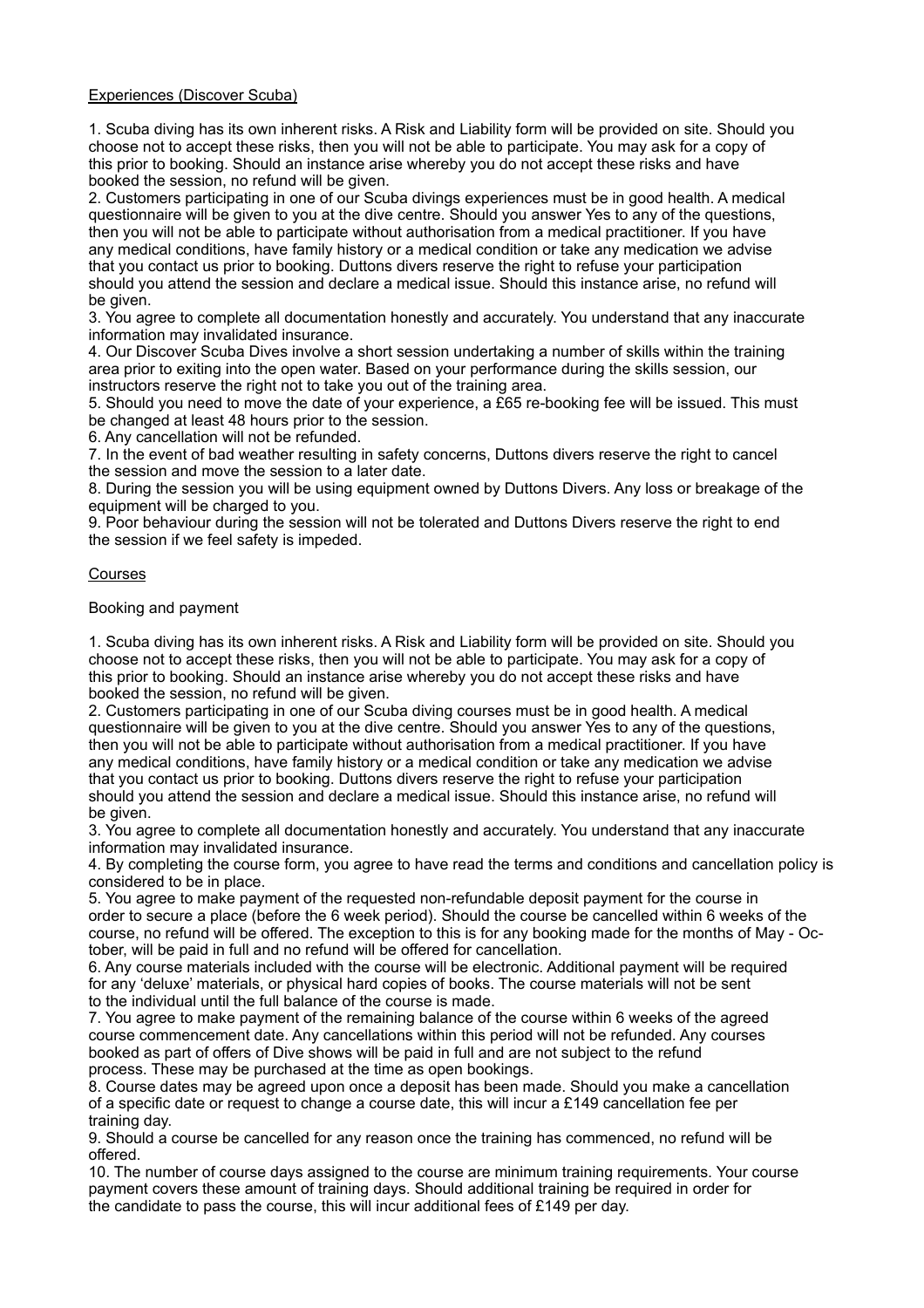V1.2018. Page 2 of 4

Conduct

- 1. During any activity undertaken with us, Duttons Divers reserve the right to dis-continue training at any point, should your actions be deemed abusive, unsafe or generally disparaging towards the company or staff members.
- 2.Should this occur, Duttons divers reserve the right to withhold any fees taken for the activity or course.
- 3.You agree to complete all paperwork honestly and accurately. If this is deemed to be incorrect at any point during your activity or course, the activity will be ceased.

# **Training**

1. During training you agree to dive safely and follow the instructions your instructor. Should the instructor deem your diving practices unsafe, they will be within their rights to stop the training and no refund will be given.

2. Should the qualifying instructor deem that you have not met the required PADI course standards, Duttons divers reserve the right not to process certification. There will be no refund should this occur and further training will be offered at the chargeable rate of £149 per day.

3. You must be at the dive centre at the time given for your training session. Should you not be on time, Duttons divers reserve the right to cancel your session. This will be charged at the rate of £149 for the day.

4. Should you be unfit to dive, it is your responsibility to inform us at he earliest opportunity. Cancellations for any reason will be charged as day rate (£149pp).

5. Should your medical history change at any point during your course you must inform us. Any medical condition not declared will affect your insurance.

6. It is your responsibility to ensure that the theory side of the course is completed. No certification will be processed without all elements of the course being completed.

## Holidays

1. You are responsible for you own Diving insurance for any trip or holiday.

2. The deposit will not be refundable should you cancel.

3. The remaining balance must be paid by the agreed payment date, should this not be paid on time, Duttons Divers reserve the right to sell you place on.

4. Any cancellation after full payment has been made will not be refunded.

5. Duttons Divers accept no responsibility for holidays made through an alternate booking agent, such as 'Blue O Two', 'Diveworldwide' or 'Scuba Travel'. You adhere to meeting the booking agents terms and conditions.

6. Should you cancel after the deposit within 8 weeks of the trip, you will remain liable for the outstanding balance. You may transfer this to another person, however any secondary charges will also be your responsibility.

7. Any trip cancellation or issue whilst abroad for any reason must be resolved through your own personal insurance.3

8. You agree to dive responsibly. Should any member of the Duttons Divers team, deem your practices or behaviour to be unsafe, they will be within their right to stop your participation. No refund will be given in such circumstances.

9. For all diving and accommodation only packages, you are responsible for your own flights and transfers. Duttons divers accept not responsibly for any issues regarding your chosen booked flight.

# Kit hire

1. Any kit used by the customer must be looked after and carefully maintained. Before using the equipment you agree that the kit is in good condition. Should you not deem the kit to be in good condition you will report the issue to a member of the Duttons Divers team. Failure to do so may result in you being charged following kit use inspection.

2. You will be required to pay for any damage or loss of equipment.

3. You agree to understand how the equipment you are using works and if not must ask.

### Shore and Boat dives

1. Scuba diving has its own inherent risks. A Risk and Liability form will be provided on site. Should you choose not to accept these risks, then you will not be able to participate. You may ask for a copy of this prior to booking. Should an instance arise whereby you do not accept these risks and have booked the session, no refund will be given.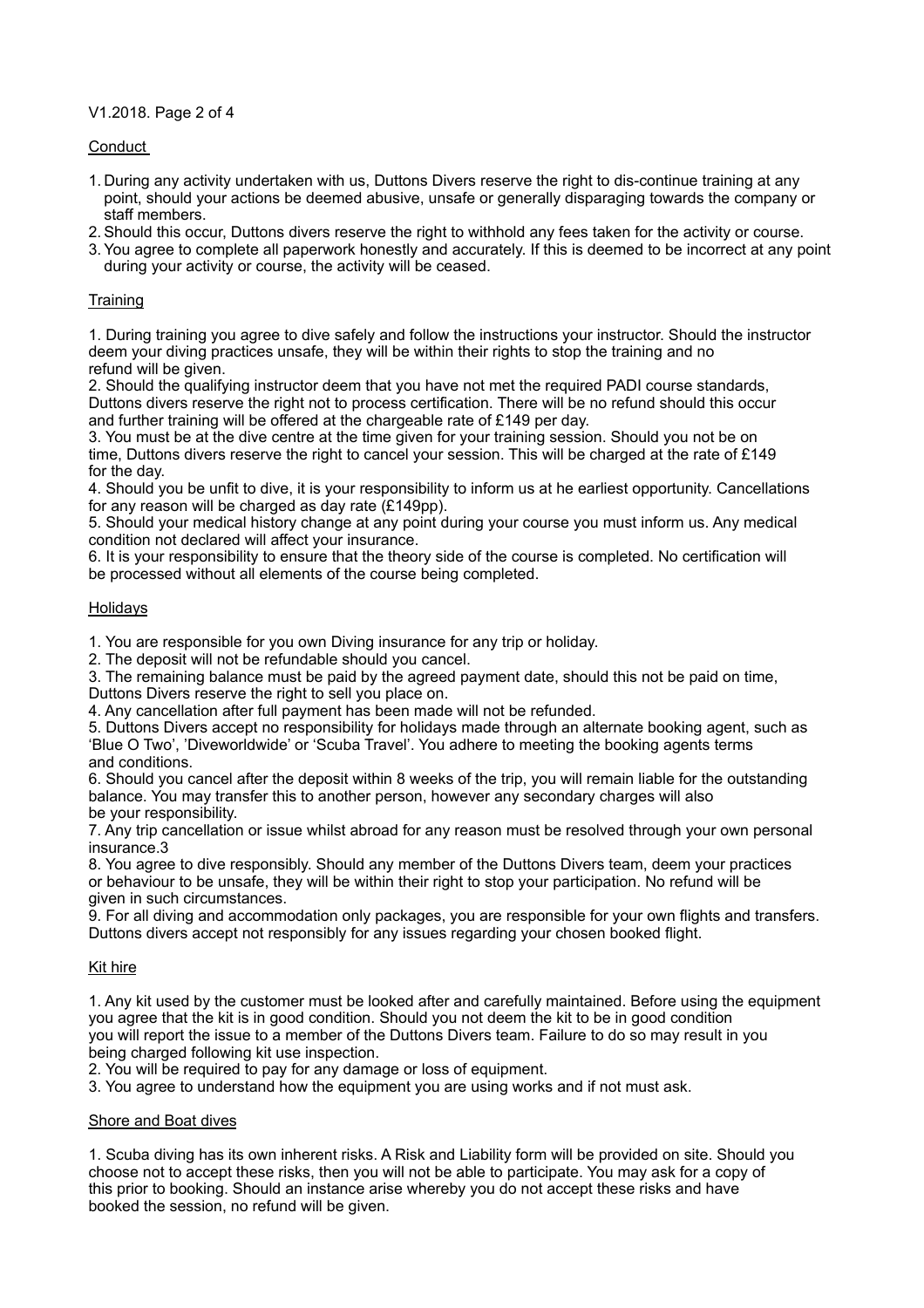2. Customers participating in one of our Scuba divings experiences must be in good health. A medical questionnaire will be given to you at the dive centre. Should you answer Yes to any of the questions, then you will not be able to participate without authorisation from a medical practitioner. If you have any medical conditions, have family history or a medical condition or take any medication we advise that you contact us prior to booking. Duttons divers reserve the right to refuse your participation should you attend the session and declare a medical issue. Should this instance arise, no refund will be given.

3. You agree to being a qualified diver. Should you book the shore or boat dive and find that the dive is not within your limits, no refund will be given.

## V1.2018. Page 3 of 4

4. You must hold your own personal dive insurance.

5. If using your own equipment, Duttons divers will not be held responsible for any breakage or loss whilst on the trip.

6. Any hired equipment lot or damaged will be charged for

7. In the event of bad weather, the skipper of the boat and/or dive guide will make the decision as to whether or not the dive takes place. Should this decision be made by us, then an alternate dive site will be sought to dive. This may be a shore dive if the reasoning is due to bad wether at sea. Should this alternate site be offered and conducted then no refund or future dive date as a replacement will be offered. Duttons divers may offer the difference in payment to which the dive package is worth. 8. Should you choose not to participate in the dive for any reason, no refund will be given. Duttons divers also reserve the right to change the date or cancel the trip due to any unprecedented reason deemed beyond our control and unforeseeable at the time of booking. You may be offered to reschedule the date, however no refund will be given.

9. Duttons divers reserve the right to change the dive site based on conditions for safety reasons. As such no refund will be given in this instance.

10. Duttons divers reserve the right to prevent me from diving at any time during the trip should they deem my actions dangerous or irresponsible.

11. Duttons divers always endeavour to send the dive plan details 7 days before the trip, however on occasion there may be instances when this is not adhered to for reasoning of needing to check tides, the dive site for visibility, logistics etc.

12. Any damaged or lost items brought on to the boat or to the shore dive site such as mobile phones, watches or any other personal items will not be Duttons divers responsibility.

13. Should you arrive to the meeting place late or not turn up, no refund will be given.

14. Should the visibility be poor, yet deemed safe to dive after consideration of our risk assessment. No alternate dive will be offered or refund given.

### Cancellation Policy

Courses

1. Deposit to be paid to secure a place on the course (when 6 weeks prior to the course date)

2. Full balance must be paid at the 6 week date or if within this 6 week period, full payment must be paid on booking.

3. No refunds will be given within the 6 week period.

4. Cancellations outside of the 6 week period will be at loss of the deposit paid.

### **Experiences**

- 1. No refund will be made to experience bookings.
- 2. In exceptional circumstances, Duttons Divers may agree to move the booking. A fee may be imposed during this instance.

### Shore/Boat dives

- 1. No refund will be made to cancellations of shore.boat dive spaces.
- 2.Should the weather be the reason of the cancellation, credit will be issued to re-book at a later date.

### Vivian Quarry

- 1. No refund will be made to cancellations of quarry dives.
- 2.Should the weather be the reason of the cancellation, credit will be issued to re-book at a later date.